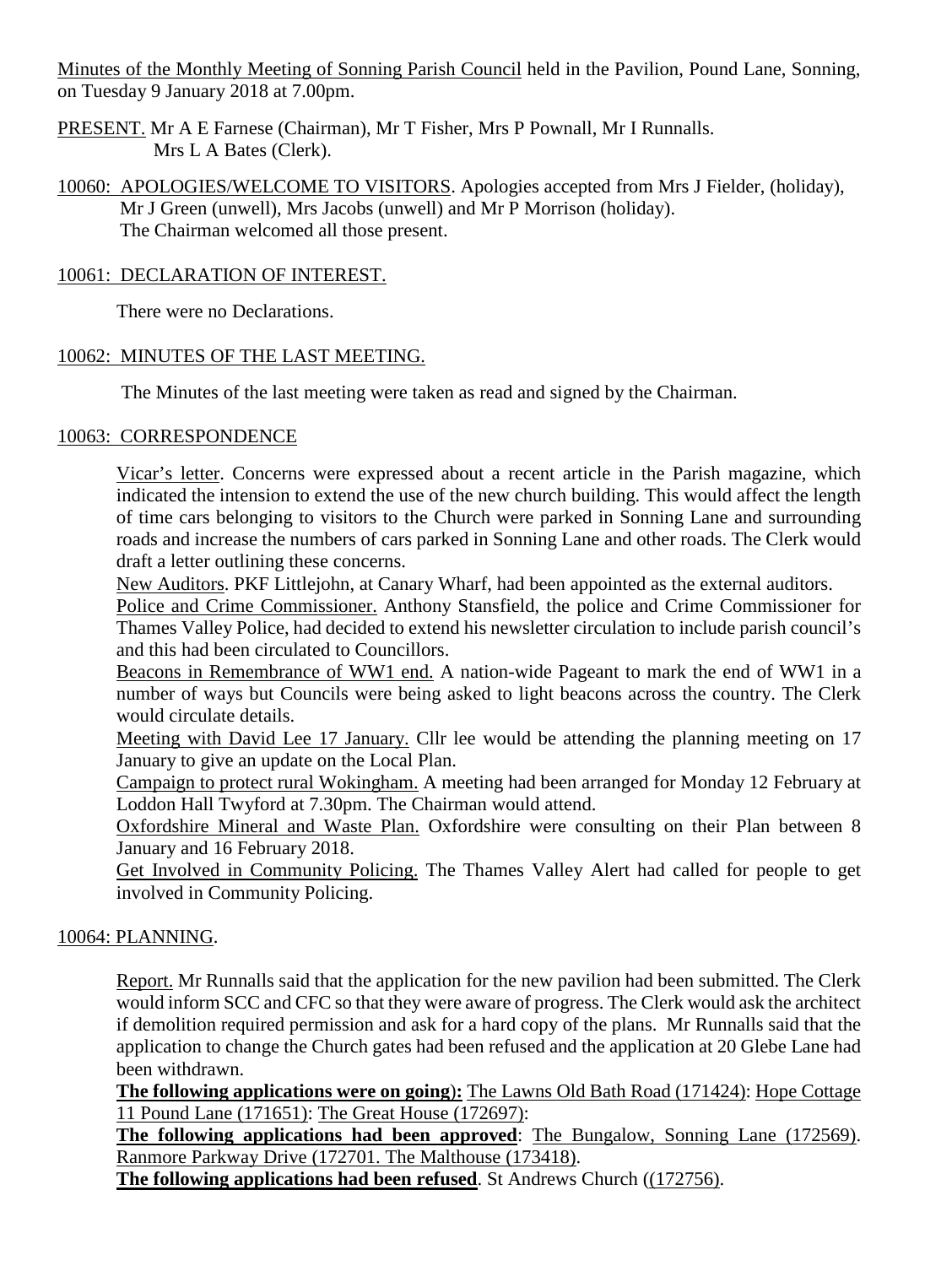### **The following applications had not been proceeded with.** 6 Hawthorn Way (172715). 20 Glebe Lane (172347)

**The following new applications had been received.** Pavilion Sonning Recreation Ground (173578) Full planning application for the proposed erection of a replacement half storey sports pavilion and detached maintenance store following demolition of existing pavilion. The Atrium (173537). Full planning application for the proposed erection of replacement dwelling house, with basement and detached double garage and store following demolition of existing dwelling; construction of an external swimming pool and to incorporate a strip of curtilage land from Pool Court. Lawn Cottage Mustard Lane (173689). Householder application for the proposed single storey front extension following the demolition of existing uPVC conservatory and utility room. 7 Glebe Lane (173552). Householder application for the proposed erection of single storey rear extension to form shower room, brick infill of existing open sided rear canopy with new curved facia and insertion of 2no roof-lights in existing roof, and change of roof on existing conservatory from a glazed roof to a tiled roof. Amendment to planning consent 170248. Retrospective.

## 10065: QUESTIONS FOR BOROUGH COUNCILLOR.

In the absence of Cllr Haines there were no questions.

#### 10066: PARISHIONER QUESTIONS.

There were no questions.

#### 10067: FINANCE.

.

a) Payment of Accounts. Mr Runnalls proposed making the following payments, Mr Fisher seconded and these were approved unanimously.

| Date     | Chq | Name         | Service item            | <b>Gross</b> | <b>VAT</b> | Net     | Committee             | Sub-Comm.    |
|----------|-----|--------------|-------------------------|--------------|------------|---------|-----------------------|--------------|
| 6/12/17  | 447 | <b>SSE</b>   | St Light Mtnce          | 30.00        | 1.43       | 28.57   | <b>HIGHWAYS/LIGHT</b> | Light M'tnce |
|          |     |              | underpaid               |              |            |         |                       |              |
| 6/12/17  | 448 | Sonning Land | Rec Hedge               | 120.00       | 0.00       | 120.00  | <b>RECREATION</b>     | Rec hedges   |
| 6/12/17  | 448 | Sonning Land | Mow Playground x 2      | 60.00        | $0.0\,$    | 60.00   | <b>RECREATION</b>     | Mow Play     |
| 6/12/17  | 448 | Sonning Land | Mow Wharf x 2           | 56.00        | 0.00       | 56.00   | <b>ENVIRONMENT</b>    | Wharf Mow    |
| 16/12/17 | 449 | <b>ISS</b>   | Dog Bins                | 156.00       | 26.00      | 130.00  | <b>ENVIRONMENT</b>    | Dog Bins     |
| 16/12/17 | 450 | <b>RES</b>   | Extinguishers           | 37.00        | 0.00       | 37.00   | <b>SPORTS</b>         | Pav M'tnce   |
| 16/12/17 | 451 | Henley Land  | Main Mowing x 2         | 490.00       | 0.00       | 490.00  | <b>RECREATION</b>     | Main Mow     |
| 16/12/17 | 451 | Henley Land  | Leaves x 2              | 50.00        | 0.00       | 50.00   | <b>RECREATION</b>     | Tree care    |
| 16/12/17 | 451 | Henley Land  | <b>Blow Leaves</b>      | 200.00       | 0.00       | 200.00  | <b>RECREATION</b>     | Tree Care    |
| 21/12/17 | 452 | Sonning Land | <b>Cut Wharf Scrubs</b> | 30.00        | 0.00       | 30.00   | <b>ENVIRONMENT</b>    | Wharf M'tnce |
| 21/12/17 | 452 | Sonning Land | Wharf Fallen tree       | 190.00       | 0.00       | 190.00  | <b>ENVIRONMENT</b>    | Wharf m'tnce |
| 21/12/17 | 453 | Castle Water | Pavilion Water          | 53.60        | 0.00       | 53.60   | <b>SPORTS</b>         | Pavilion     |
| 21/12/17 | 454 | AE Farnese   | Pavilion Key            | 8.08         | 0.00       | 8.08    | <b>RECREATION</b>     | M'tnce       |
|          |     |              | <b>Total</b>            | 1480.68      | 27.43      | 1453.25 |                       |              |

#### PAYMENT OF ACCOUNTS JANUARY '18 (1 TO 31 DECEMBER 2017)

b) Report and Budget. The Clerk had prepared a report which was noted. The report also included the proposed 2018/19 budget figures. Following discussion it was agreed not to make any changes to the proposed expenditure, although an increase in photocopying might be required to allow for printing off the planning applications now that WBC no longer provided copies. An increase in the proposed fee to the CFC from £650 to £800 per season was also agreed.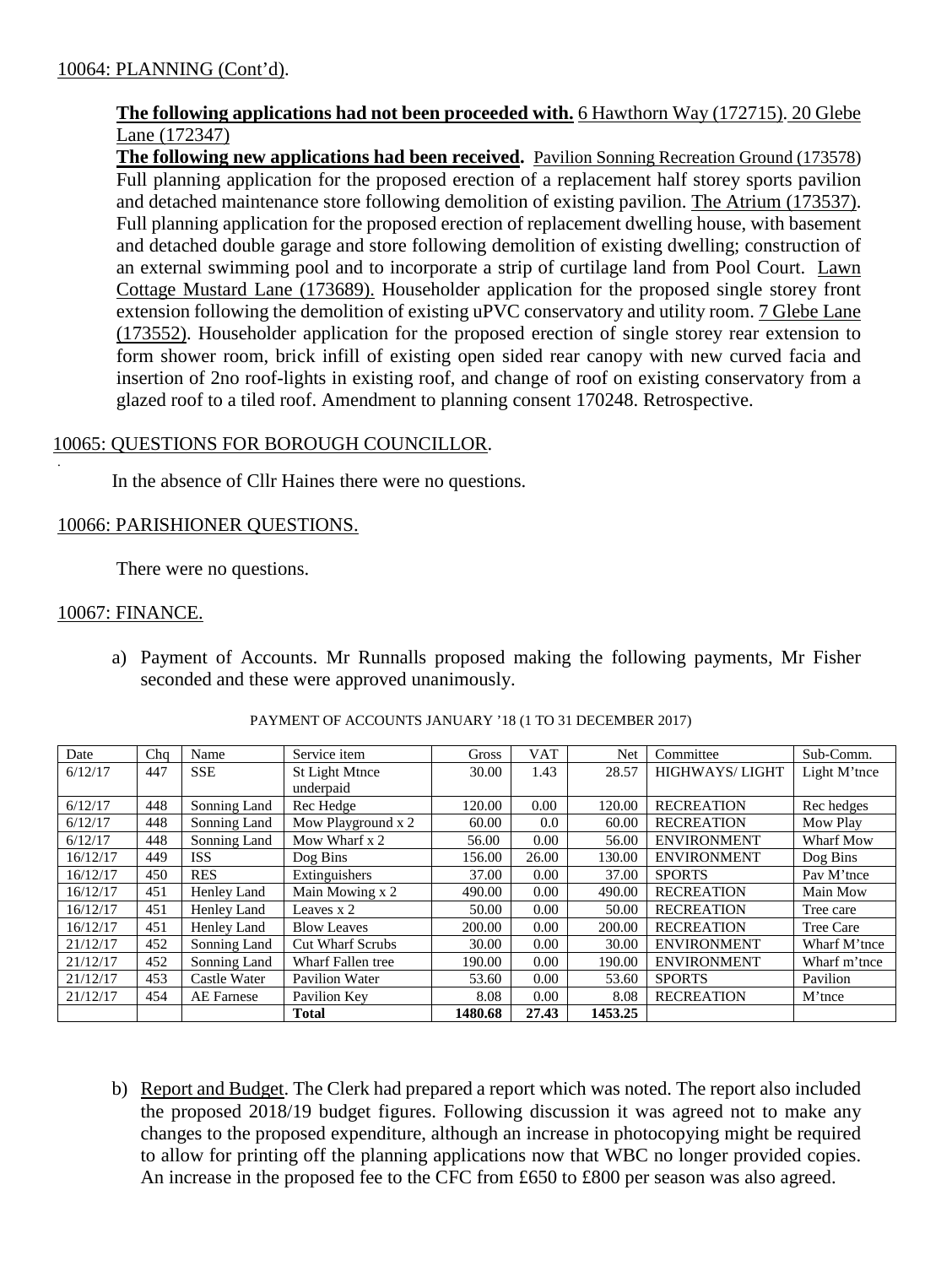### 10067: FINANCE (Con't)

Following discussion the Chairman proposed accepting the Budget, Mr Fisher seconded and this was unanimously approved.

The Budget allowed for a Precept of £36280, Mrs Pownall proposed setting the Precept at £36280, Mr Runnalls seconded and this was unanimously approved.

#### 10068: HIGHWAYS.

School Crossing Patrol. Mr Fisher said that there had been very little progress on resolving the school crossing patroller issue as WBC were against any suggestions. It had therefore been agreed to concentrate on encouraging WBC to replace the existing crossing to a light controlled crossing. The school were to have a meeting and Mr Fisher said that he saw the main reasons to justify such a change were: the dangerous bend in the road, the speed of traffic approaching the crossing and that the 30mph zone ended just before the crossing when vehicles were travelling at speed having just existed from the A4.

Speed Indicator. Mr Fisher had said that there had been problems with the indicator and he had returned it to the manufacturer. The same component had been causing problems on other indicators as well. The last download had indicated a speed of 60mph at 7.15pm and that speeding was more prevalent between 6 and 7 am. 15% of vehicles were travelling at 36 mph during those times. The possibility of purchasing a second indicator so that speeds could be monitored on other roads at the same time was discussed and Mr Fisher agreed to get an up to date price.

Speed/Lorry Watch. Mr Fisher said that he was still waiting to be vetted by the police.

Sonning Lane Parking. Mr Fisher said that the meeting at RBCS on 13 December had been very well attended and another had been arranged to 16 January. Mr Fisher said that a retired solicitor had responded to an article in the Summer Newsletter and had some interesting ideas.

#### 10069: RECREATION AND ENVIRONMENT W.G.

- a) Safety Checks. Mr Farnese had inspected the play equipment and would deal with the moss. Mrs Pownall was to check the exercise machines.
- b) New Pavilion. Mrs Pownall said that Mr Anderson had submitted the plans and Mr Driver was keen to fundraise for the pavilion.
- c) SLTC Improvements. No update.
- d) Improvements to Approach Road to KGV Field. The contractor had submitted a quote for the work in Liguge Way: Cut out and tarmac area near to speed hump: Dig out 2No road gullies jet through to main pipe: To supply and fit materials for the above work: Remove any rubbish from site at a price of £460.00+ vat. The Chairman proposed and Mr Fisher seconded accepting the quote and this was unanimously approved. The Chairman agreed to draw up a sketch for improvements at the entrance to Liguge Way.
- e) Pitch Use 2018/19. The Clerk would chase this up.

#### 10070: TECHNICAL SERVICES.

Safety Checks. The Chairman had carried out the safety checks on the Wharf. Lighting Upgrade. Mr Fisher said that unfortunately converting the remaining lights to LED could not be carried out under the discount scheme. Mr Fisher would find out more information. Wharf Gate. The Chairman had discussed the requirements with the contractor. Allotment hedge. This had been cut.